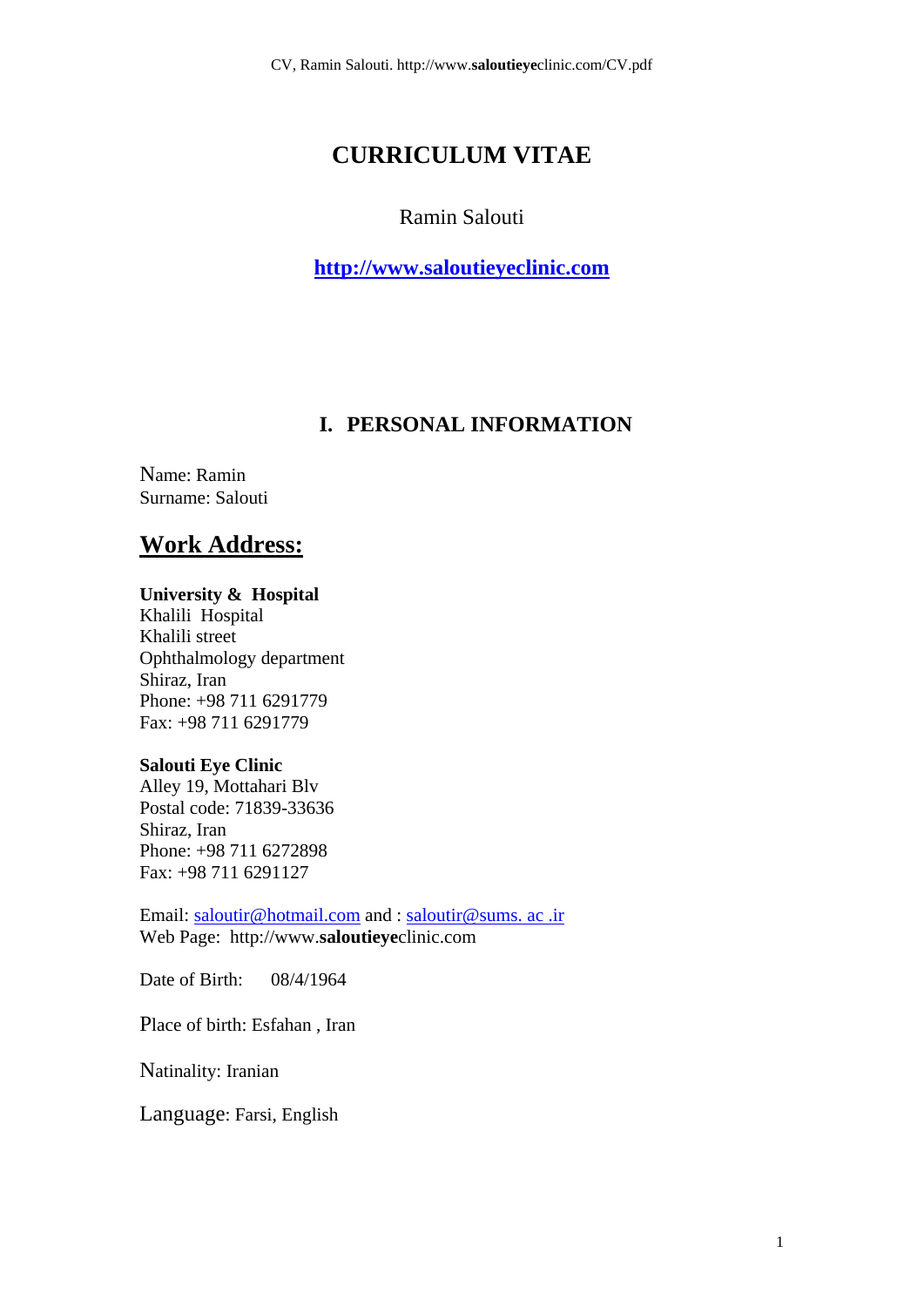### **II. SCIENTIFIC & EXECUTIVE POSITIONS**

- 1. **Associoated Professor of Ophthalmology**, Eye Departement, Khalili Hospital, Shiraz University of Medical Sciences (www.sums.ac.ir), Shiraz, Iran.
- 2. Member of the **European Society of Cataract and Refractive Surgeons (ESCRS) 2003 till now**
- 3. Member of the **International Scoeity of Refractive Surgeons (ISRS) 2005 till now**
- 4. Member of **American Academy of Ophthalmology (AAO) 2009 till now**
- 5. Member of **Iranian Society of ophthalmology (IRSO) 1995 till now**
- 6. Member of **Ophthalmology Pre-Board examination committee in Iran**
- 7. Member of **Poostchi Ophthalmology Research Center, Shiraz University of Medical Sciences, Shiraz**
- 8. Elected member of the **Anterior Segment Board** of **Iranian Society of Ophthalmology (www.irso.org)**
- 9. Cheif of **Femtosecond; Excimer, and refractive Surgery department of Ordibehesht Hospital**
- 10. Member of Medical Council of Iran
- 11. Member of **The Commity of Cornea, Cataract and Refractive Surgery** of Iran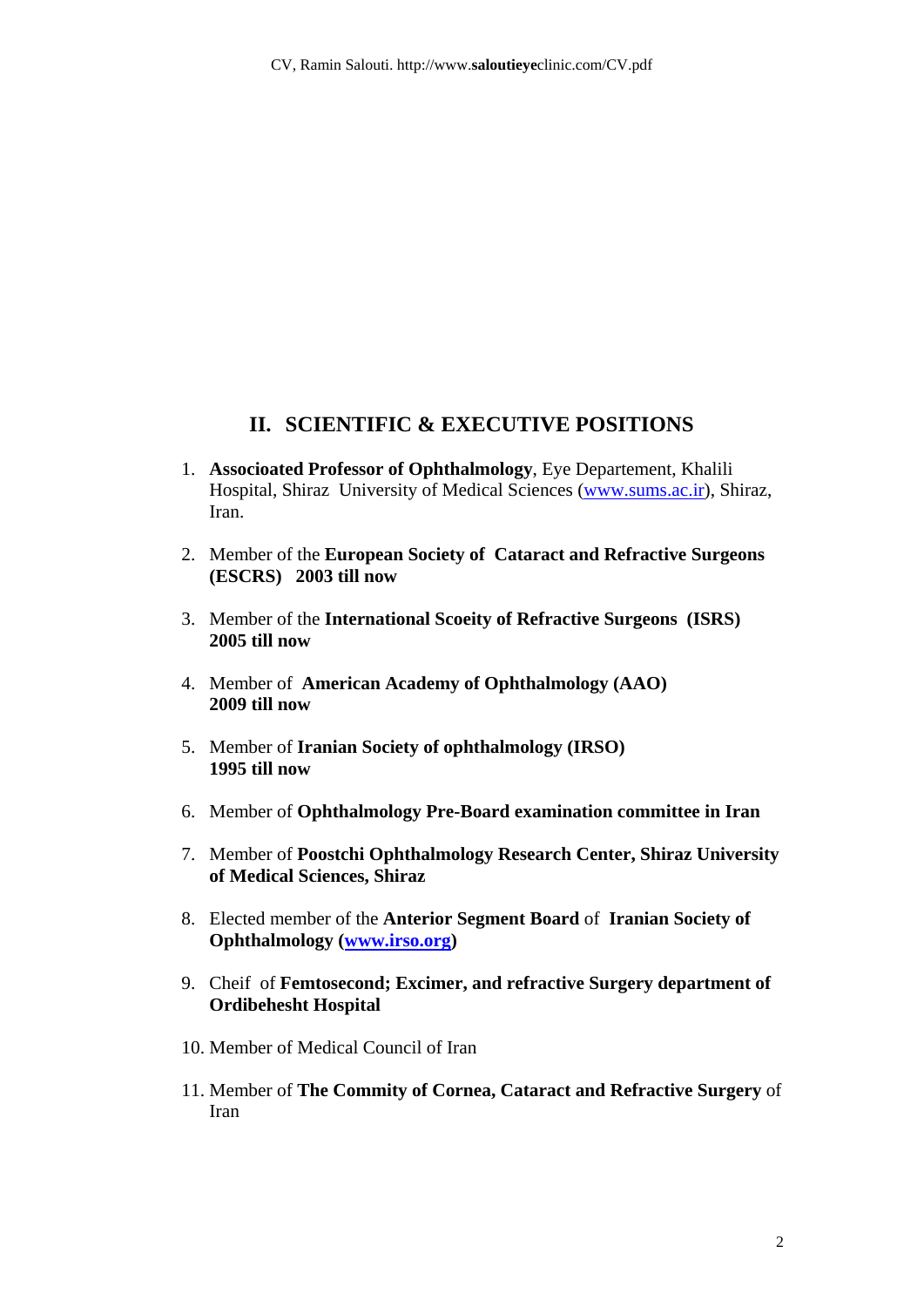### **BASIC MEDICAL EDUCATION AND QUALIFICATION**

• *1979 – 1982………Hakim Sanaei High School, Esfahan, Iran with Honor* **(First Rank & Grade)** 

• *1983 – 1990…..…..Shiraz University of Medical Sciences, Shiraz, Iran; School of Medicine, Doctor of Medicine (M.D.) with Honor* **(First Rank & Grade)** 

• *1990 – 1994…Shiraz University of Medical Sciences, Shiraz, Iran; School of Medicine, Dept. Of Ophthalmology, Specialty of Ophthalmology, with Honor* **(First Rank & Grade***.* 

• *1996 – 1998…Shiraz University of Medical Sciences, Shiraz, Iran; School of Medicine, Dept. Of Ophthalmology, Corneal Fellowship, with Honor..* 

• *2001 (May)… Certification of International Council of Ophthalmology (The* 

*Clinical Science Assessment in Ophthalmology) with Distinction* **(highest score)** 

• *2001 (May)… Certification of International Council f Ophthalmology (The Basic* 

*Sciences Assessment in Ophthalmology including Optics & Refraction)* 

• *2002-2003… Certification of Clinical Corneal Fellowship, Melbourne University, Melbourne . Australia* 

| Sciences (With Honor; First Grade) | <b>MD</b> 1990 Grade "A" graduation from Shiraz (Pahlavi) University Of Medical                                                           |           |
|------------------------------------|-------------------------------------------------------------------------------------------------------------------------------------------|-----------|
| <b>Basic Sciences</b>              | <b>Shiraz Medical School</b>                                                                                                              | 1983-1985 |
| Student- and Externship            | Rotational courses in<br>different wards at Nemazi,<br>Saadi, Hafez, and Shiraz<br>general hospitals and Khalili<br>Eye and Ear hospital. | 1985-1989 |
| Internship                         | Rotational courses at<br>aforementioned hospitals                                                                                         | 1989-1990 |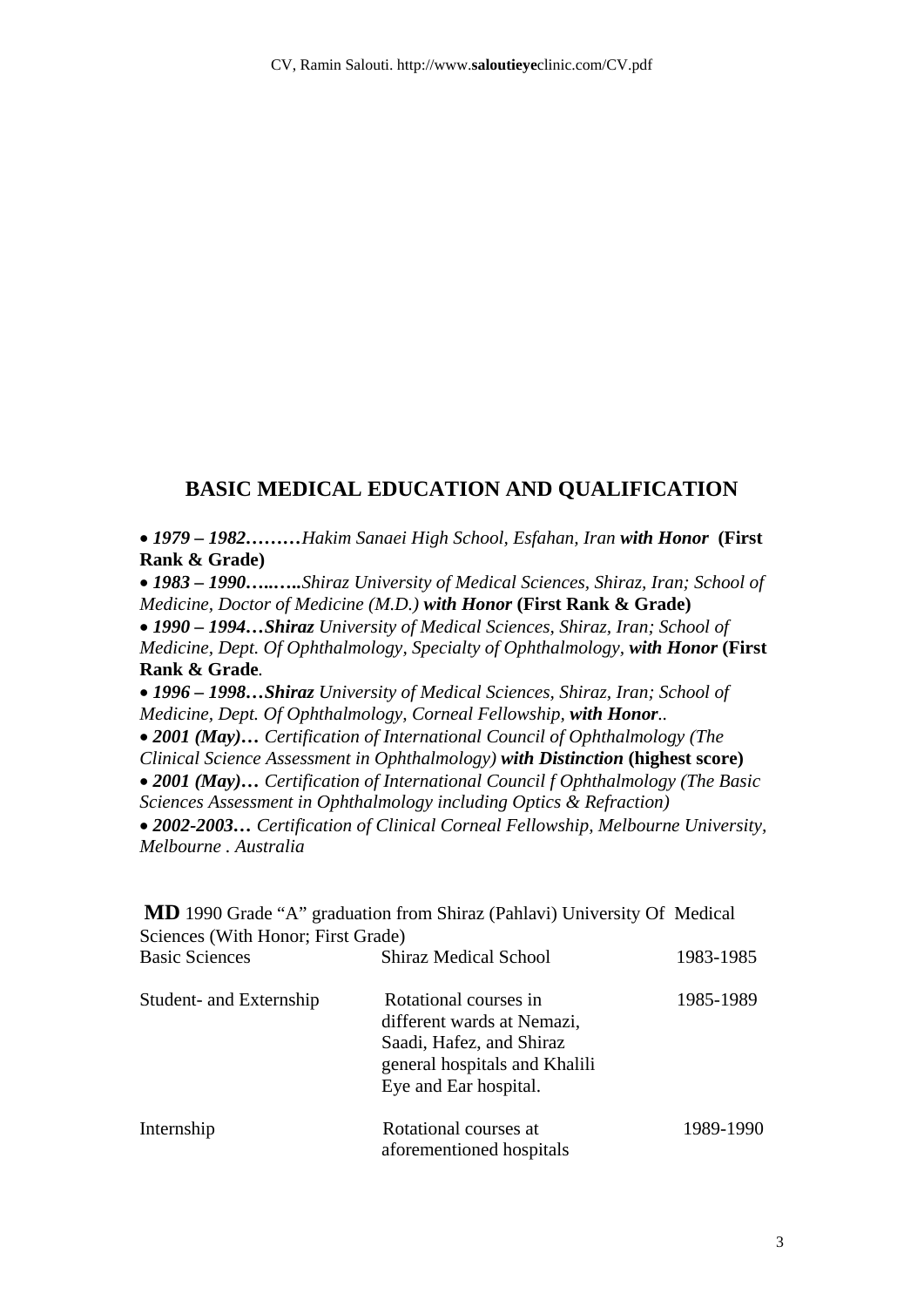## **POSTGRADUATE EDUCATION AND QUALIFICATIONS**

| Iranian Board Certification                 | <b>Shiraz</b> University of Medical Sciences | 1997            |
|---------------------------------------------|----------------------------------------------|-----------------|
| in Ophthalmology and                        | Shiraz, Iran                                 |                 |
| Ophthalmic Surgery with                     |                                              |                 |
| "A" score <i>Honor</i> (First Rank & Grade) |                                              |                 |
|                                             |                                              |                 |
| $0.1111$ m $11$ m $111111$                  |                                              | 1 A A A 1 A A 1 |

| <b>Ophthalmology Residency</b> | Khalili hospital                             | 1990-1994 |
|--------------------------------|----------------------------------------------|-----------|
|                                | <b>Shiraz</b> University of Medical Sciences |           |
|                                | Shiraz, Iran                                 |           |

## **FELLOWSHIPS**

Clinical Corneal Fellowship: Royal Victorian Eye & Ear Hospital (Melbourne University), Melbourne, Australia 2002-2003

Clinical Corneal Fellowship: Khalili Hospital, Shiraz University of Medical Sciences Shiraz, Iran 1996-1998

### **IV. WORKING EXPERIENCES**

Sharekord University of Medical science: Assistant priofessor of Ophthalmology 1984-1985

Shiraz University of Medical Sciences: Assistant professor of Ophthalmology: 1985- 2008

Shiraz U niversity of Medical Sciences: Associate Professor of Ophthalmology: 2008- Till now

Salouti Private Office, Shiraz, IRAN: 2003-2012

Cheif of Salouti Eye Clinic; Shiraz, IRAN:2012 till now

Cheif of Femtosecond; Excimer, and refractive Surgery department of Ordibehesht Hospital: 2007 till now

Director of the education & training program of medical student in Ophthalmology department of Shiraz University of Medical Sciences, School of Medicine, Shiraz, Iran :1996-2000

Chief resident of Medical Students' education & training, Dept. of Ophthalmology, University of Medical Sciences, School of Medicine, Shiraz, Iran: 1990-1993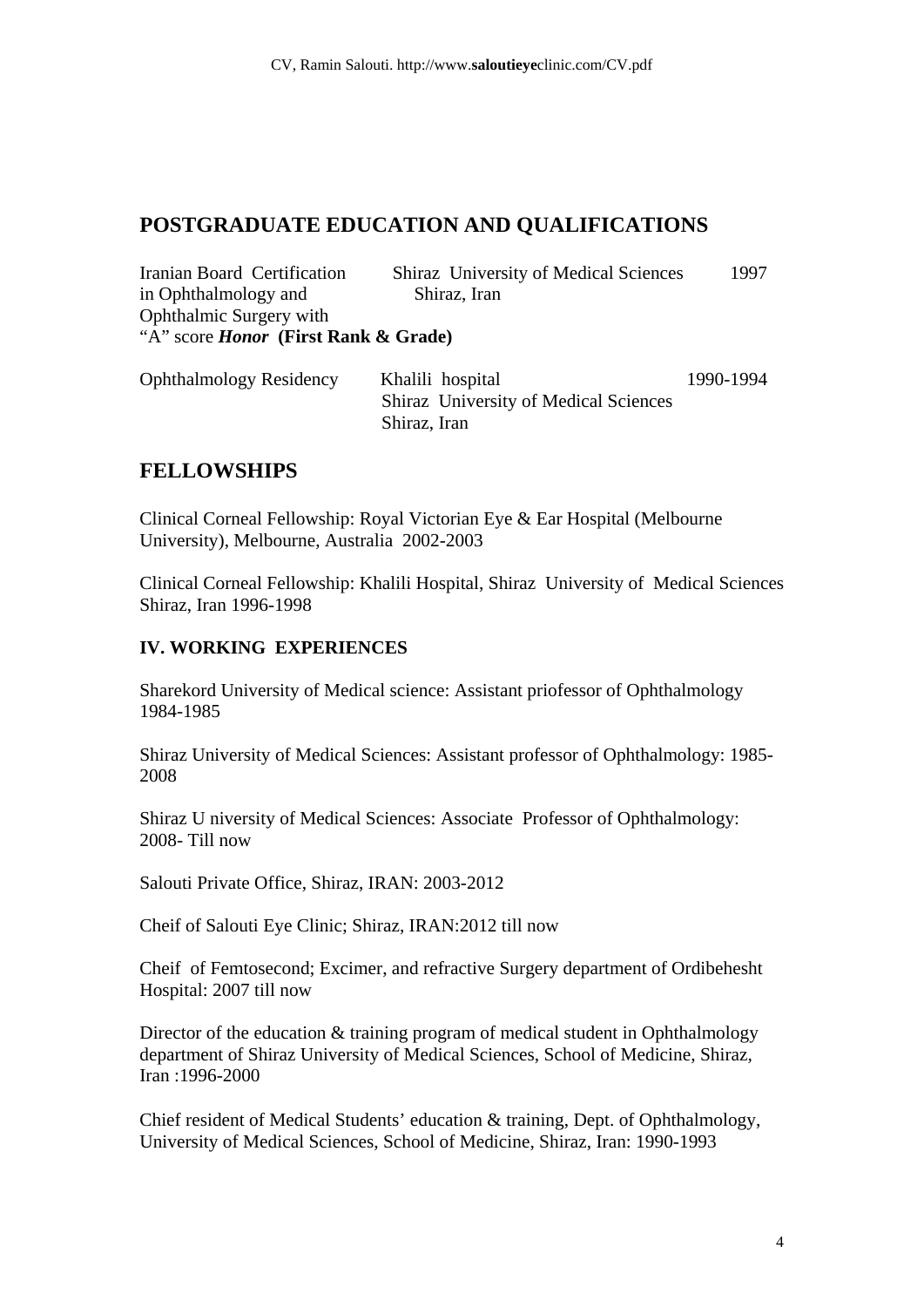Chief resident of ophthalmology ward, Dept. of Ophthalmology, Shiraz University of Medical: 1993-1994

Chief of Dastgheib hospital, Dept. of Ophthalmology, Shiraz University of Medical Shiraz, Iran: 1999-2002

Head of Cornea, Cataract, and Refractive Surgery, Khodadoust Eye hospital, Shiraz, Iran: 2004 till 2007

Cheif of Khodadoust Eye hospital, Shiraz, Iran: 2004 till 2007

### **V. TRAINED FELLOWS**

| N <sub>0</sub> | <b>Name</b>                 | <b>Training Period</b>       |
|----------------|-----------------------------|------------------------------|
|                | Maryam Taheri               | September 1999- March 2001   |
| $\overline{2}$ | Marjan Ghoreishi            | September 2001- March 2003   |
| 3              | Zahra Ghaemi                | September 2002- March 2004   |
| $\overline{4}$ | Sadollah Pooyan             | September 2001- March 2003   |
| 5              | Masoud Samani               | September 2002- March 2004   |
| 6              | Jafar Khosghadam            | September 2003- March 2005   |
| 7              | Farokh Dabiri               | September 2005-March 2007    |
| 8              | Ali Reza Astaneh            | September 2006-March 2008    |
| 9              | Kamran Fatehi               | September 2007- March 2009   |
| 10             | Reza Oboudi                 | September 2008- March 2010   |
| 11             | Mashallah Karimi            | 2009 - October 2010<br>April |
| 12             | Hamid Reza Anvari           | 2010- October 2011<br>April  |
| 13             | Nafiseh Yaquabi             | September 2011 - March 2013  |
| 14             | Seyed Hossein Malekhosseini | September 2012- March 2104   |

#### **Cornea, Cataract, Refractive Surgery Fellows**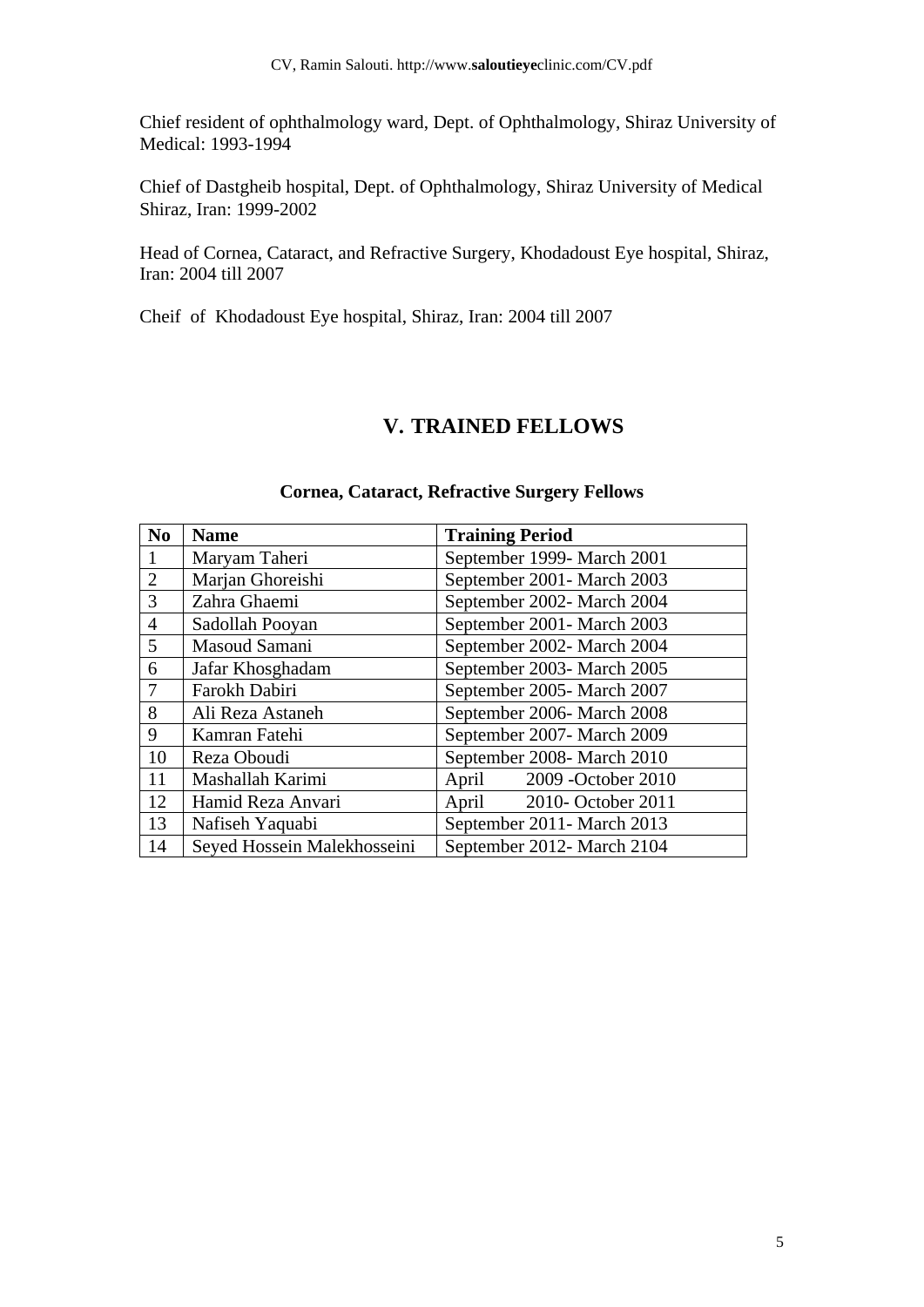|  |  | <b>V. TRAINED RESIDENTS</b> |
|--|--|-----------------------------|
|--|--|-----------------------------|

| N <sub>0</sub>          | <b>Name</b>                 | <b>Training Period</b>    |
|-------------------------|-----------------------------|---------------------------|
| $\mathbf{1}$            | <b>Fatemeh Sharifi</b>      | Sep 1992 – Sep 1996       |
| $\overline{2}$          | Mohammad shaabani poor      | Sep 1992 - Sep 1996       |
| $\overline{\mathbf{3}}$ | Marjan Tayari               | Sep 1992 – Sep 1996       |
| $\overline{\mathbf{4}}$ | Alireza Alavi               | Sep 1992 – Sep 1996       |
| $\overline{\mathbf{5}}$ | Dariyoosh Abtahian          | Sep 1996 -- Sep. 2000     |
| 6                       | Jafar Khoshgadam            | Sep 1996 - Sep. 2000      |
| $\overline{7}$          | seyed Ali Banihashemi       | Sep 1996- Sep. 2000       |
| 8                       | <b>Mansoor Rahimi</b>       | Sep 1996 - Sep. 2000      |
| 9 <sup>°</sup>          | Abolhasan Dehghan           | Sep 1996- Sep. 2000       |
| <b>10</b>               | Shabnam Namavari            | Sep. 1996- Sep. 2000      |
| 11                      | Morteza Ghanavati           | Sep.2001-Sep.2001         |
| 12                      | Shadi Falah ranjbar         | Sep.1997-sep.2001         |
| 13                      | Reza Oboodi                 | Sep.1997-sep.2001         |
| 14                      | seyed esmail Jafari         | Sep.1997-sep.2001         |
| 15                      | <b>Masoomeh Eghtedari</b>   | Sep.1998 – sep 2002       |
| 16                      | Heshmatolah Emadi           | Sep.1998 – sep 2002       |
| 17                      | <b>Hamid Hosseini</b>       | Sep.1998 – sep 2002       |
| 18                      | Alireza Ghafariye           | Sep.1998 – sep 2002       |
| 19                      | <b>Feizolah Mansoori</b>    | Sep.1998 – sep. 2002      |
| 20                      | Mohammad Reza Fallahi       | Sep. 1999- sep. 2003      |
| 21                      | <b>Babak Bagheri</b>        | Sep. 1999- sep. 2003      |
| 22                      | <b>Bijan Bijanzadeh</b>     | Sep. 1999- sep. 2003      |
| 23                      | <b>Siroos Sioufi</b>        | Sep. 1999- sep. 2003      |
| 24                      | Mehdi Beheniya              | Sep. 1999- sep. 2003      |
| 25                      | Behrooz Rezai               | Sep. 1999- sep. 2003      |
| 26                      | Kamyar Kazemi zand          | Sep. 2000 – sep. 2004     |
| 27                      | Reza Rakhshan               | Sep. 2000 – sep. 2004     |
| 28                      | <b>Sina Dantism</b>         | Sep. 2000 – sep. 2004     |
| 29                      | Masoomeh Amirahmadi         | Sep. 2000 – sep. 2004     |
| 30                      | Fariba Beikzadeh            | Sep. 2000 – sep. 2004     |
| 31                      | Ghorbanali Hosseini         | Sep. 2000 – sep. 2004     |
| 32                      | Rezvan Shirzadi             | Sep.2001 - sep. 2005      |
| 33                      | <b>Arash Poorhabibi</b>     | Sep.2001 - sep. 2005      |
| 34                      | Alireza Aslani              | Sep.2001 - sep. 2005      |
| 35                      | Vahid Ghasemifar            | Sep.2001 - sep. 2005      |
| 36                      | Ali khoshamadi              | Sep. 2002 – sep. 2006     |
| 37                      | <b>Mohammad Lotfi</b>       | Sep. 2002 – sep. 2006     |
| 38                      | Morteza Najafi              | Sep. $2002 -$ sep. $2006$ |
| 39                      | Gholamreza Mashhadi esmaili | Sep. 2002 – sep. 2006     |
| 40                      | Mahtab Sohani               | Sep. $2002 -$ sep. $2006$ |
| 41                      | Nima Sahraiyan              | Sep. $2002 -$ sep. $2006$ |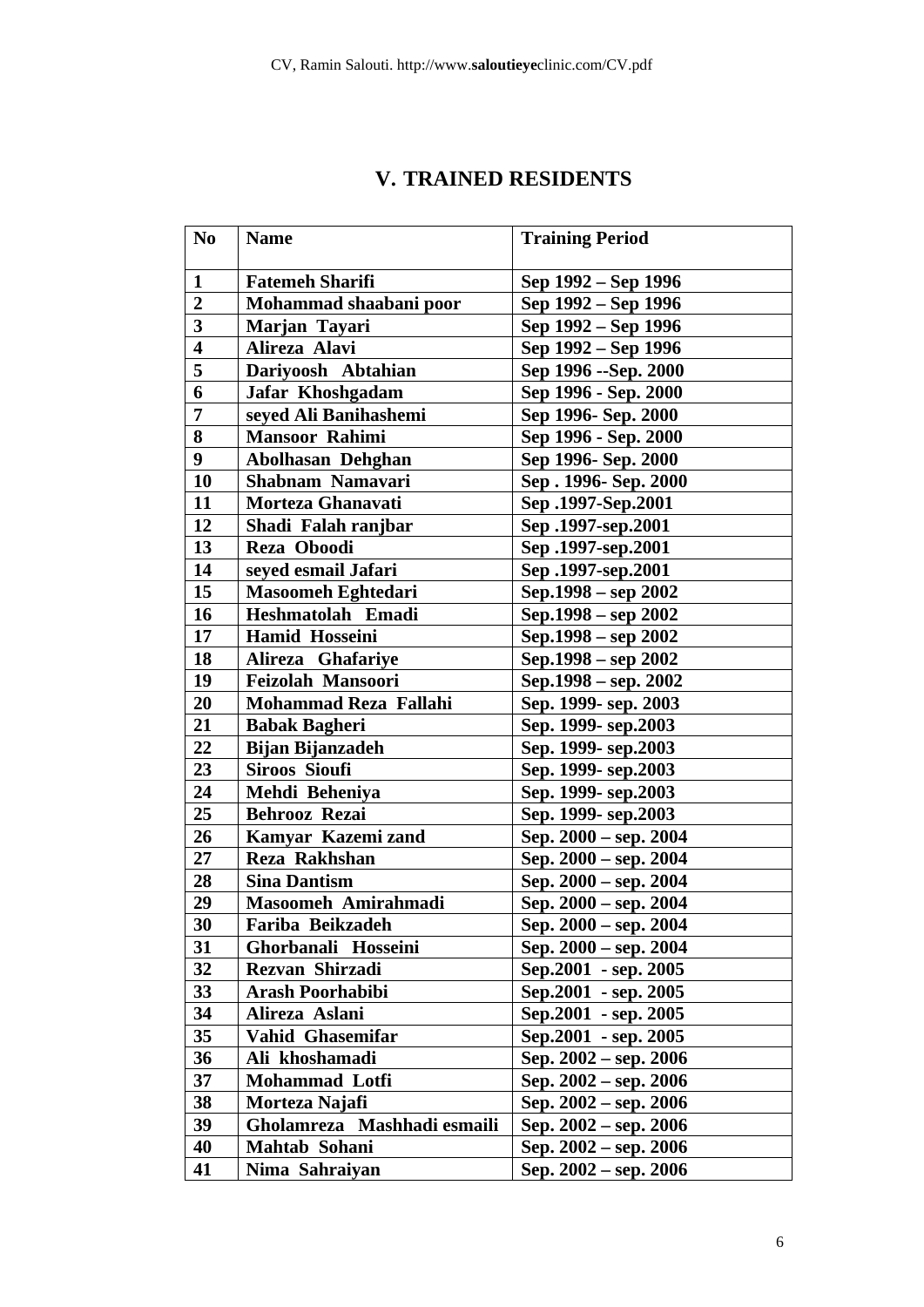| 42 | seyed Hossin Malek hosseini  | Sep 2003 – sep. 2007     |
|----|------------------------------|--------------------------|
| 43 | <b>Alijan Nemati</b>         | Sep 2003 – sep. 2007     |
| 44 | <b>Masoomeh Beygom</b>       | Sep $2003 -$ sep. $2007$ |
|    | <b>Masoompoor</b>            |                          |
| 45 | Ahad Sedaghat                | Sep 2003 – sep. 2007     |
| 46 | <b>Mohsen Afrozifar</b>      | Sep 2003 – sep. 2007     |
| 47 | Mitra Akbari                 | Sep 2003 – sep. 2007     |
| 48 | Hamid Reza Anvari Ardekani   | Sep. 2004 – sep. 2008    |
| 49 | <b>Mahmood Hasanzadeh</b>    | Sep. 2004 – sep. 2008    |
| 50 | Fatemeh Keshavarz fazl       | Sep. 2004 – sep. 2008    |
| 51 | <b>Mahammadhossein</b>       | Sep. 2004 – sep. 2008    |
|    | Noroozzadeh                  |                          |
| 52 | Mohammadreza Khalili         | Sep. 2004 – sep. 2008    |
| 53 | <b>Feisal Rahat</b>          | Sep. 2005- sep. 2009     |
| 54 | Mahnaz Mossalai              | Sep.2005- sep. 2009      |
| 55 | Sorayya Saki                 | Sep.2005- sep. 2009      |
| 56 | Zahra Kalantari              | Sep. 2005- sep. 2009     |
| 57 | <b>Athar Shademany</b>       | Sep. 2005- sep. 2009     |
| 58 | <b>Fatemeh Jamalipoor</b>    | Sep. 2006- sep. 2010     |
| 59 | Vahid Reza Hekmat            | Sep. 2006- sep. 2010     |
| 60 | Fariba Fatahi                | Sep. 2006- sep. 2010     |
| 61 | <b>Ahmad Reza Gholampoor</b> | Sep. 2006- sep. 2010     |
| 62 | <b>Mansooreh Jamshidian</b>  | Sep. 2006- sep. 2010     |
| 63 | Sara Pakdel                  | Sep. 2007-sep.2011       |
| 64 | Taherh Arab Kohsar           | Sep. 2007- sep. 2011     |
| 65 | seyed sahabodin shahrzad     | Sep. 2007-sep.2011       |
| 66 | seved Mohammad Banifatemi    | Sep. 2007- sep. 2011     |
| 67 | seyed Mohammd Bagher         | Sep. 2007-sep.2011       |
|    | Abtahi                       |                          |
| 68 | Alireza Noorian              | $Sep.2008 - sep.2012$    |
| 69 | Sara Noroozzadeh             | Sep. 2008 - sep. 2012    |
| 70 | Alireza Zareifar             | Sep. 2008 - sep. 2012    |
| 71 | Adel Attarzadeah             | $Sep.2008 - sep.2012$    |
| 72 | Parisa Naderi                | $Sep.2008 - sep.2012$    |
| 73 | Nasrin Nemati                | $Sep.2008 - sep.2012$    |
| 74 | Mahmood Mottalebi            | Sep. 2009- sep. 2013     |
| 75 | Mohammad Radai               | Sep. 2009- sep. 2013     |
| 76 | GholamAbbas Roostai          | Sep. 2009- sep. 2013     |
| 77 | <b>Payam Mokateb</b>         | Sep. 2009- sep. 2013     |
| 78 | <b>Afshin</b> Hammat poor    | Sep. 2009- sep. 2013     |
| 79 | Sara jahanian                | Sep. 2010- sep. 2014     |
| 80 | Hamid Lashkarizadeh          | Sep. 2010- sep. 2014     |
| 81 | Reza Rahimi                  | Sep. 2010- sep. 2014     |
| 82 | Amir Khosravi                | Sep. 2010- sep. 2014     |
| 83 | Sajjad Namvar                | Sep. 2010- sep. 2014     |
| 84 | Mehdi Zadmehr                | Sep. 2010- sep. 2014     |
| 85 | Payam Naghash                | Sep. 2010- sep. 2014     |
| 86 | Mahmood Kamalzadeh           | Sep. 2010- sep. 2014     |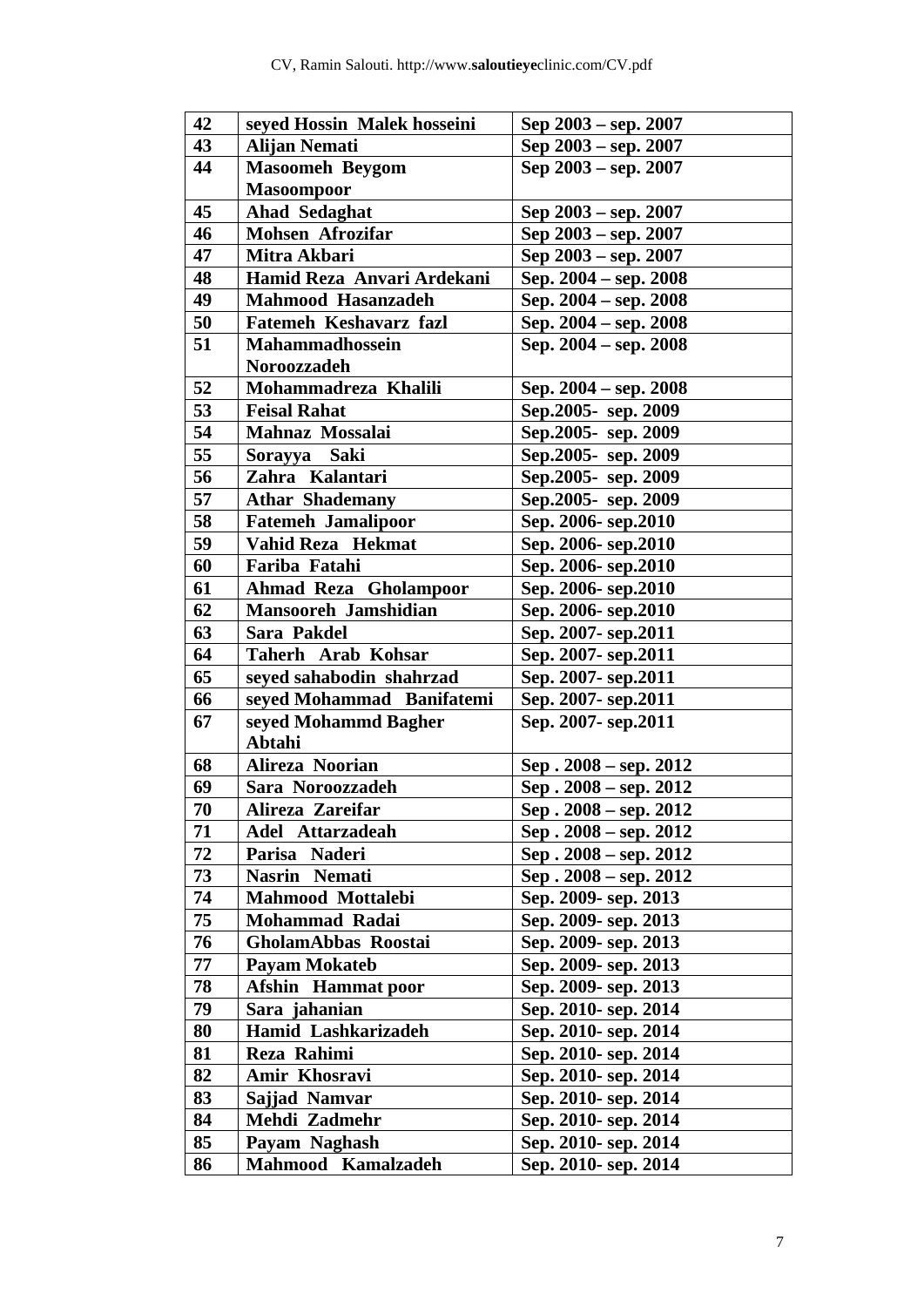| 87  | Parisa Karam poor        | Sep. $2011 -$ sep. $2015$ |
|-----|--------------------------|---------------------------|
| 88  | Samaneh koohestani       | Sep. $2011 -$ sep. $2015$ |
| 89  | <b>Adel Hamid</b>        | Sep. $2011 -$ sep. $2015$ |
| 90  | <b>Mansooreh Bagheri</b> | Sep. $2011 -$ sep. $2015$ |
| 91  | <b>Behzad Khademi</b>    | Sep. 2011 – sep. 2015     |
| 92  | Hooman Razmi             | Sep. $2011 -$ sep. $2015$ |
| 93  | Kazem Soltan zadeh       | Sep. $2011 -$ sep. $2015$ |
| 94  | Nasrin Masih poor        | Sep. $2011 -$ sep. $2015$ |
| 95  | Ali Azimi                | Sep. 2012- sep. 2016      |
| 96  | Anis Shamsi kooshki      | Sep. 2012- sep. 2016      |
| 97  | Mostafa Abooali          | Sep. 2012- sep. 2016      |
| 98  | Mehrnaz Atighechian      | Sep. 2012- sep. 2016      |
| 99  | seyed Ebrahim jafari     | Sep. 2012- sep. 2016      |
| 100 | Safora Hejazi nia        | Sep. 2012- sep. 2016      |
| 101 | Hoodad Movahedan         | Sep. 2012- sep. 2016      |
| 102 | <b>Ehsan Namvar</b>      | Sep. 2012- sep. 2016      |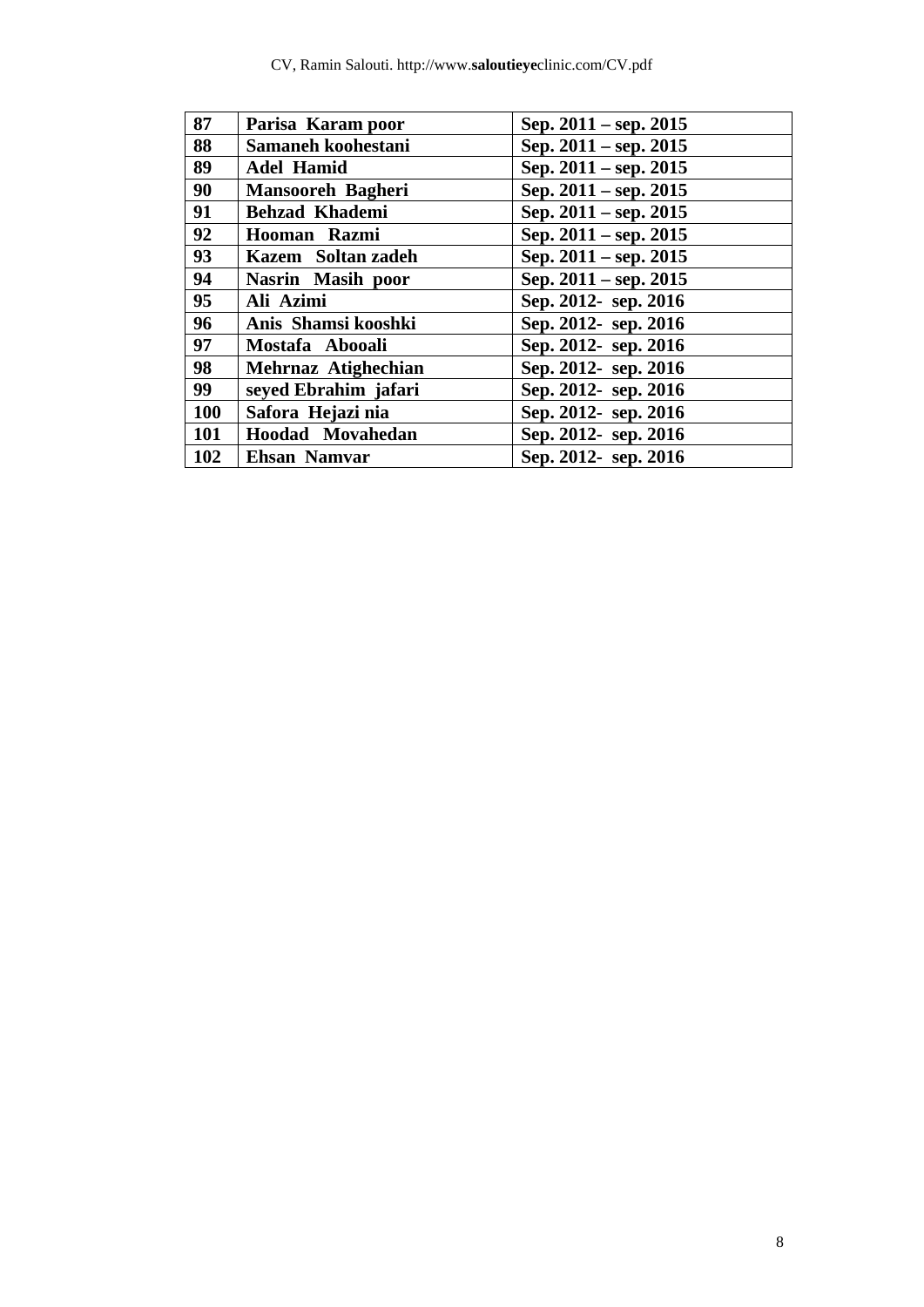# **VII. RESEARCHES AND PUBMED PUBLICATIONS**

1) Changes in Corneal Endothelial Cell Profile Measurements After Deep Anterior Lamellar Keratoplasty for Keratoconus. **Salouti R**, Masoumpour M, Nowroozzadeh MH, Zamani M, Ghoreyshi M, Melles GR Cornea. 2012 Nov 5

2) Comparison of keratometry measurements using the Pentacam HR, the Orbscan IIz, and the TMS-4 topographer. Tajbakhsh Z, **Salouti R**, Nowroozzadeh MH, Aghazadeh-Amiri M, Tabatabaee S, Zamani M. Ophthalmic Physiol Opt. 2012 Nov;32(6):539-46

3) Anti-VEGF therapy with bevacizumab for anterior segment eye disease. Hosseini H, Nowroozzadeh MH, **Salouti R**, Nejabat M. Cornea. 2012 Mar;31(3):322-34. Review.

4) Clinical and epidemiologic characteristics of severe childhood ocular injuries in southern iran. Hosseini H, Masoumpour M, Keshavarz-Fazl F, Razeghinejad MR, **Salouti R**, Nowroozzadeh MH. Middle East Afr J Ophthalmol. 2011 Apr;18(2):136- 40

5) Anterior lens capsule has more affinity to trypan blue in patients with pseudoexfoliation. Hosseini H, Nowroozzadeh MH, Razeghinejad MR, Ashraf H, **Salouti R**, Ashraf MJ. Eye (Lond). 2011 Sep;25(9):1245-6. doi: 10.1038/eye.2011.140. Epub 2011 Jun 17

6) Comparison of the ultrasonographic method with 2 partial coherence interferometry methods for intraocular lens power calculation. **Salouti R**, Nowroozzadeh MH, Zamani M, Ghoreyshi M, **Salouti R**. Optometry. 2011 Mar;82(3):140-7. Epub 2010 Oct 8

7) Combined anterior keratoconus and Fuchs' endothelial dystrophy: a report of two cases. **Salouti R**, Nowroozzadeh MH, Zamani M, Ghoreyshi M. Clin Exp Optom. 2010 Jul;93(4):268-70.

8) Comparison of anterior chamber depth measurements using Galilei, HR Pentacam, and Orbscan II. **Salouti R**, Nowroozzadeh MH, Zamani M, Ghoreyshi M, **Salouti R** Optometry. 2010 Jan;81(1):35-9

9) Comparison of horizontal corneal diameter measurements using Galilei, EyeSys and Orbscan II systems. **Salouti R**, Nowroozzadeh MH, Zamani M, Ghoreyshi M, **Salouti R**. Clin Exp Optom. 2009 Sep;92(5):429-33. Epub 2009 Jul 21

10) Comparison of anterior and posterior elevation map measurements between 2 Scheimpflug imaging systems. **Salouti R**, Nowroozzadeh MH, Zamani M, Fard AH, Niknam S. J Cataract Refract Surg. 2009 May;35(5):856-62.